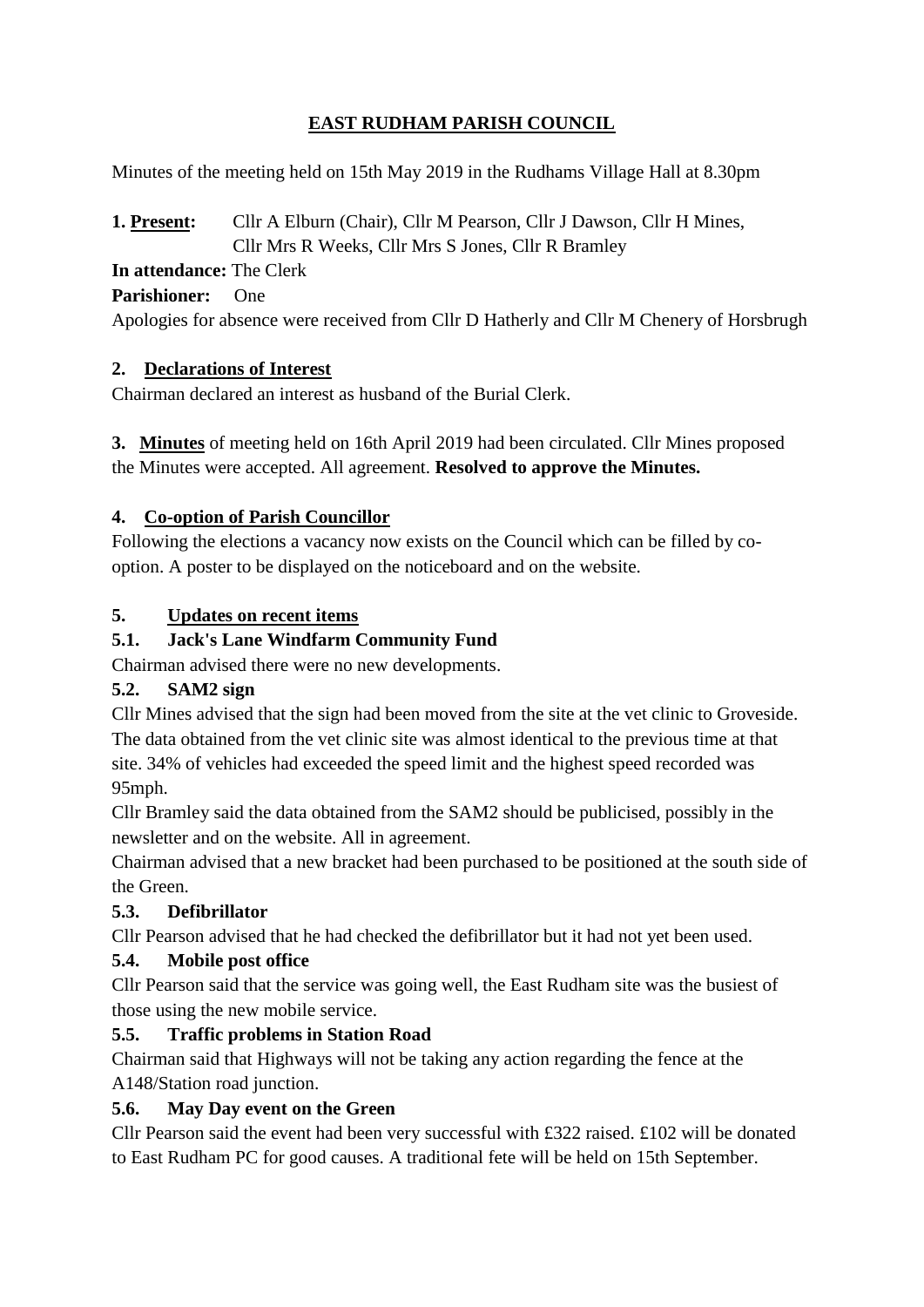Cllr Pearson suggested an application could be made to National Lottery to fund fencing the North side of the Green. All in agreement in principle but concerns were expressed regarding problems with grasscutting, etc.

# **5.7. Sponsored seat in Cemetery**

Chairman had obtained the design of the proposed stainless steel seat from the sponsors and circulated copies. Cllr Mrs Jones did not consider the modern stainless steel seat was in keeping with the Cemetery and the Chairman agreed to consult the sponsors with regard to a different design.

# **5.8. Back Lane/Eye Lane junction**

Although it was believed the pothole outside The Birches had been mended, this was not the case and the Chairman said he would re-report the pothole to Highways. Chairman had consulted residents at the Back Lane/ Eye Lane junction and they did not want the concrete removed from the bank. Chairman to contact Highways regarding the state of the junction.

### **5.9. Ultimate Workforce - grounds maintenance costings**

Chairman said he had not yet contacted Ultimate Workforce.

# **6. Planning matters**

### **6.1. Planning applications for consideration**

# **19/00738/F**

Removal of existing conservatory and proposed replacement rear extension. Recovering of existing roof with black tiles to replace existing tiles at Andante, Broomsthorpe Road

### **Resolved to support the application.**

**6.2. Planning decisions**

None.

- **6.3. Other planning matters**
- None.

### **7. Financial matters and authorisation of payments**

| 7.1. Balances at 1st May 2019                                       |                    |       |          |
|---------------------------------------------------------------------|--------------------|-------|----------|
| Investment Ac                                                       |                    |       | 583.70   |
| Business Premium Ac                                                 |                    |       | 9.65     |
| Community Ac                                                        |                    |       | 17220.09 |
| All cheques presented                                               | <b>Total funds</b> |       | 17813.44 |
| 7.2.<br><b>Receipts</b>                                             |                    |       |          |
| 100322 H Brett & Son (Cemetery fees)                                |                    |       | 230.00   |
| 100322 Mr R Brown (peppercorn access rent)                          |                    |       | 3.00     |
| $DC$ BCKLWN (precept $\&$ grant)                                    |                    |       | 10939.00 |
| 7.3.<br><b>Payments</b>                                             |                    |       |          |
| Clerk sought authorisation for the following payments:              |                    |       |          |
| <b>DD SSE</b> 2 May 2019 (streetlight power 2 Apr to 1 May)         |                    |       |          |
| Power 49.21 VAT 2.46                                                | Sub total          | 51.67 |          |
| Power 6.41 VAT 0.32                                                 | Sub total          | 6.73  |          |
|                                                                     | Total              |       | 58.40    |
| 101671 K& M Lighting Services Ltd (streetlight maintenance May '19) |                    |       |          |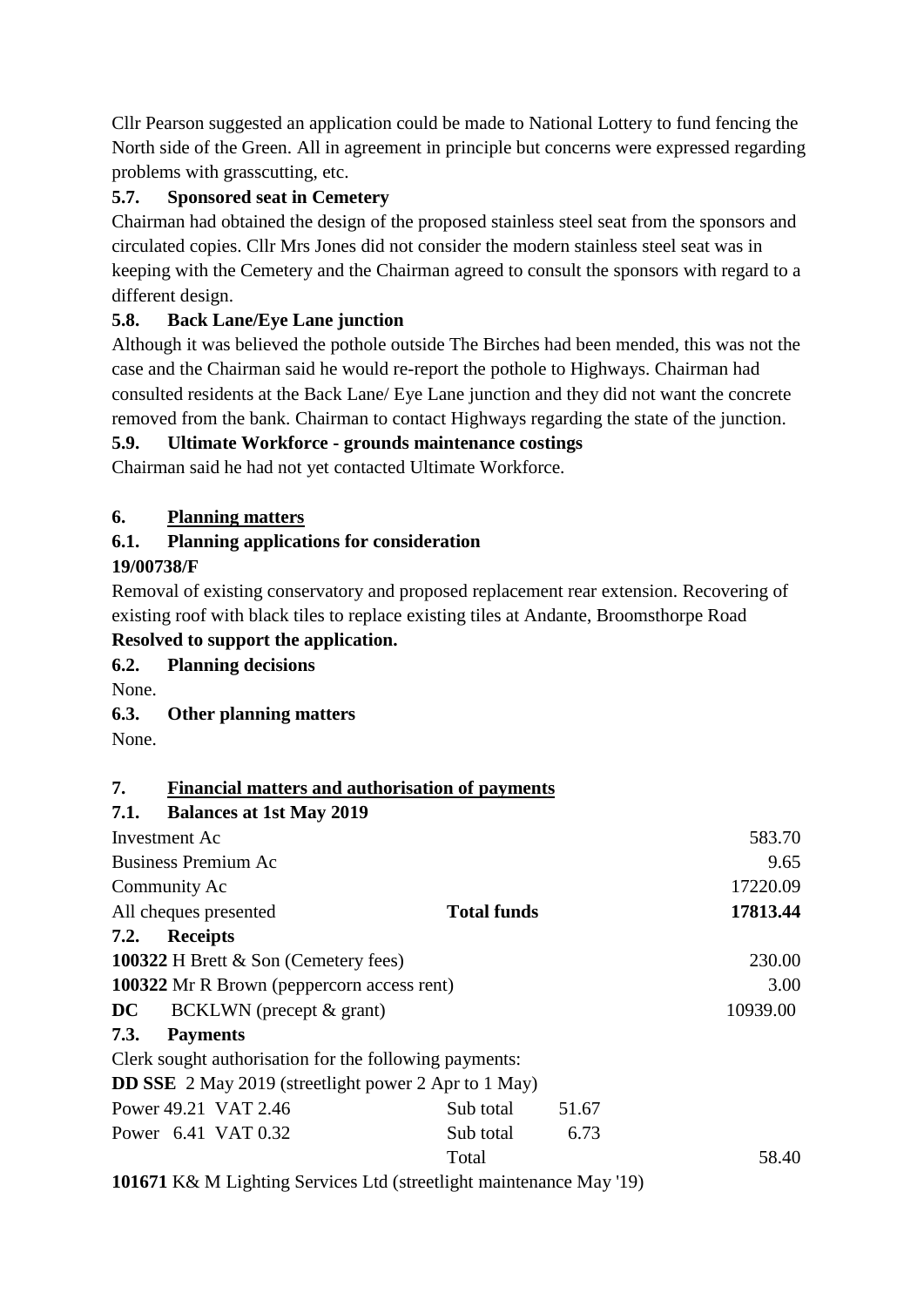|                                                                                       | 23.83 VAT 4.77                                     | Total | 28.60  |  |
|---------------------------------------------------------------------------------------|----------------------------------------------------|-------|--------|--|
|                                                                                       | 101672 I Woods (Clerk's salary May '19)            |       | 247.75 |  |
| <b>101673</b> A Elburn (re Morrisons invoice for mower fuel)                          |                                                    |       |        |  |
|                                                                                       | 18.76 VAT 3.75                                     | Total | 22.51  |  |
| <b>101674</b> A Elburn (re Fakenham Garden Centre invoice for weedkiller)             |                                                    |       |        |  |
|                                                                                       | 40.40 VAT 8.08                                     | Total | 48.48  |  |
| 101675 BCKLWN (newsletter printing)                                                   |                                                    |       | 80.89  |  |
| <b>101676</b> Westcotec (speed sign bracket $\&$ clips)                               |                                                    |       |        |  |
|                                                                                       | 50.00 VAT 10.00                                    | Total | 60.00  |  |
| 101677 J A Lee (internal audit financial year 2018/19)                                |                                                    |       | 50.00  |  |
|                                                                                       | <b>101678</b> Came and Company (insurance renewal) |       | 940.20 |  |
| The thuse wear LTA, consensus with Come and Company had finished and Council had been |                                                    |       |        |  |

The three year LTA agreement with Came and Company had finished and Council had been invited to renew. Renewal was due on 1st June. Three quotes had been provided, and Came and Company recommended Ecclesiastical as the best value for money. Cllr Pearson proposed that Council agree a three year Long Term Agreement with Ecclesiastical, with the benefit of a discounted cost. All in agreement.

### **Resolved to agree a three year LTA with Ecclesiastical at a cost of £940.20.**

Authorisation of the payments was granted, cheques signed by Chairman and Cllr Pearson.

# **Resolved to approve the payments.**

# **7.4. Other financial matters**

#### **7.4.1. Approval of Annual Return**

Chairman read out the Annual Governance Statement for consideration by Council. Council responded to all statements in the affirmative. Chairman signed the Annual Governance Statement on behalf of Council and signed the Accounting Statement to confirm approval by Council.

### **Resolved to approve the Annual Return.**

### **8. Items from Borough Council**

None received.

### **9. Items from County Council**

None received.

### **10. Items from Norfolk ALC and SLCC**

### **10.1. Weekly newsletters**

Forwarded to all members of Council.

### **11. Items from Police**

**11.1. Newsletter**

For the folder.

#### **11.2. Scam alerts**

Forwarded for the website when appropriate.